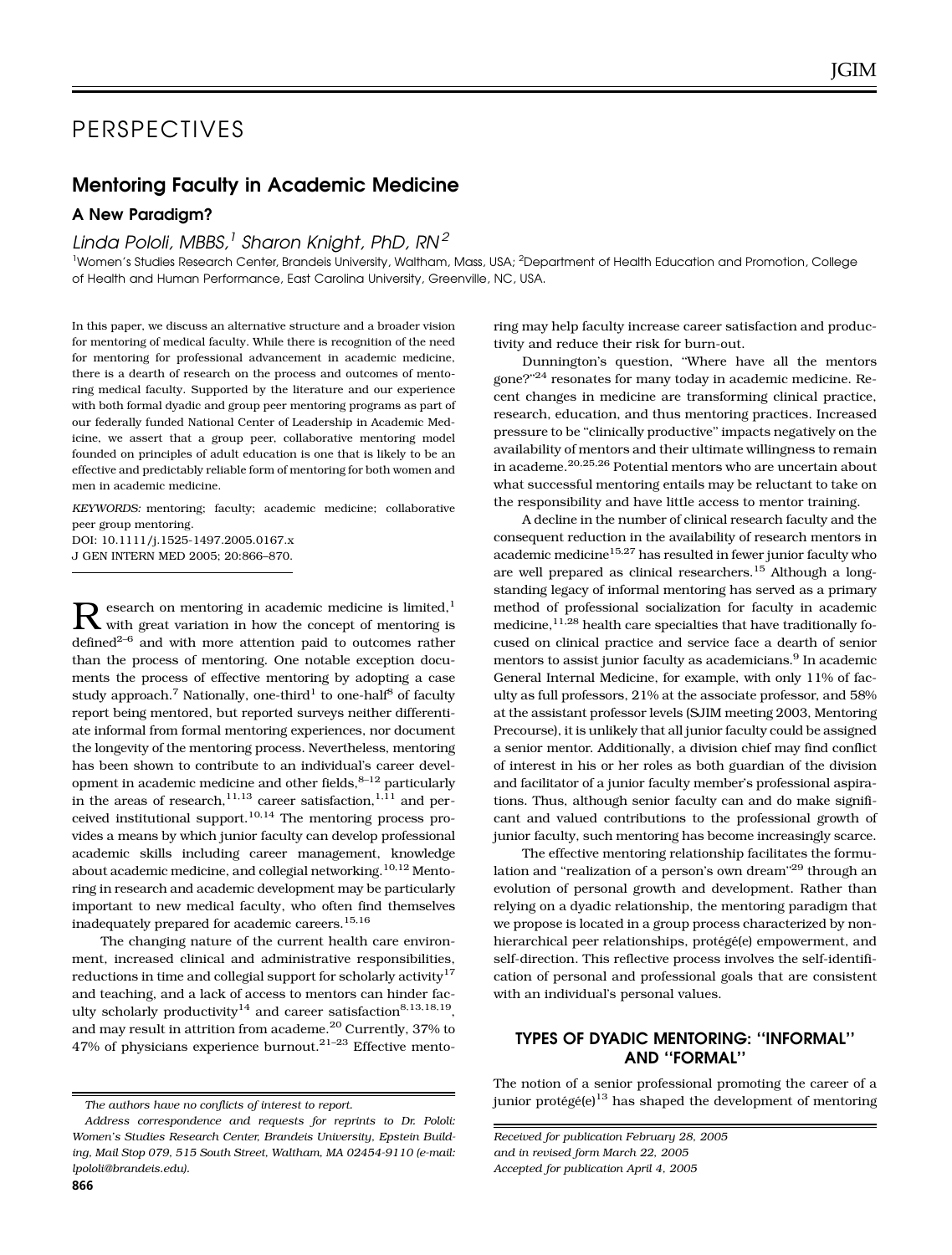programs to this day, and senior physicians have been expected to model desired behaviors and attitudes for their juniors.  $\rm ^{30}$ Most people equate mentoring with this traditional dyadic model. Informal mentoring occurs serendipitously when 2 individuals are drawn together by mutual interests and appeal, resulting in a kind of ''spontaneous or accidental mentoring [that] almost always works." $31$  This type of mentoring is characterized by a long-term, mutually satisfying relationship that is not initiated, managed, or structured by an institution or organization.32 Hallmarks of the relationship are support, mutual respect, and compatibility.<sup>33</sup> Access to informal mentoring occurs only for a minority of particularly fortunate faculty and may be especially difficult to attain for those who tend to be marginalized, including women.<sup>34</sup> Since women now have equal access to medical schools and currently comprise about a quarter of medical faculty, the issue of mentoring for women becomes critical for the profession. Mentoring has been suggested as a way of addressing women's lack of advancement in academic medicine.<sup>35</sup>

Although informal mentoring provides a more effective mentoring model, $32$  the recognition that many faculty lack mentors<sup>36,37</sup> has led institutions to increasingly implement formal mentoring programs. Unlike informal mentoring, formal mentorship is planned, often institutionally supported or mandated, and is somewhat reminiscent of a ''blind date'' or "arranged marriage." $^{32}$  It involves the assignment of a protégé(e) to a mentor, with the (often-unrealized) intention of somehow fostering the quality and kind of relationship seen in informal mentoring.<sup>31</sup> Power and status disparities characterize these relationships, with the protégé(e) typically having less of these attributes.<sup>38</sup>

### THE BENEFITS OF MENTORING

In the best of circumstances, the process of mentoring is mutually beneficial to both mentors and protégé(e)s in ways that include personal and career growth. Mentors often find themselves professionally stimulated, personally enriched and perhaps rejuvenated, and, as proposed by Erickson, <sup>39</sup> derive satisfaction from this activity during the developmental stage of generativity. Similarly, Levinson et al.<sup>29</sup> recognized mentoring as a developmental life stage, a time in which seasoned professionals give back to their professions. Those who are mentored are likely to continue the legacy of mentoring with their own students and junior colleagues.<sup>38,40,10</sup>

### THE RISKS OF MENTORING

Mentoring is often assumed to be a universally positive experience for mentors and protégé $(e)$ s,<sup>41</sup> with benefits outweighing risks in most mentoring relationships,  $11$  whether formal or informal. Both mentor and protégé(e), however, are said to take risks when engaged in mentoring. $^{42}$  Mentors and their protégé(e)s, for example, may hold disparate goals, levels of commitment, and expectations of mentoring. Protégé(e)s may have unrealistic expectations, may make unreasonable demands of their mentors, or may be unreceptive to mentoring. Senior faculty who are pressured into becoming mentors may be disinterested and unhelpful to the protégé(e)s assigned to them. $^{43}$ Of concern are relationships that are ''entrenched with power issues," $41,44$  generational tensions, $42$  and personality clashes. Within the context of mentoring lies the potential for mentors

to perpetrate the status quo; foster overdependency<sup>9</sup>; fail to recognize and address the protégé(e)'s career goals, personal values, and needs; and provide inappropriate advice and misuse power.<sup>43,45</sup> Protégé(e)s may evolve into "clones" of their  $mentors<sup>11</sup>$  rather than developing their own professional identity. They may also experience a mentor's inaccessibility, desertion, or exploitation,  $45$  as exemplified by a mentor who usurps a protégé(e)'s work, pressures a disinterested proté $g\acute{e}$ (e) to continue involvement in the mentor's research,  $46$  or inappropriately demands authorship. Individuals may also experience unwanted romantic interest,  $47$  sexual harassment,  $13$ or other inappropriate behavior. Both mentor and protégé(e) may experience negative feelings if or when one or the other chooses to terminate the relationship.48

## LESSONS LEARNED FROM OBSERVING MENTORING PROGRAMS

In 1998, we were funded by the U.S. Department of Health and Human Services Office on Women's Health (OWH) as a National Center of Leadership in Academic Medicine, charged with developing model mentoring programs for faculty with the goals of career advancement of junior faculty and gender equity in academic medicine.36 We designed, implemented, and evaluated 2 different model mentoring programs<sup>49</sup> and a mentor training program, and had the opportunity to study carefully how medical faculty experienced the mentoring process. In this paper, brief reports of the dyadic program and Collaborative Mentoring Program (CMP) are offered; a detailed description and evaluation of the CMP has been published.<sup>12</sup>

#### The Dyadic Mentoring Program

The formal dyadic Personal Mentoring Program (PMP) paired a junior faculty member with a senior faculty mentor in a one-toone mentoring relationship for 2 years. The matching of protégé(e) and mentor was based on protégé(e) preferences. The mentor-protégé(e) dyads were expected to meet for an hour at least monthly during a 2-year period and maintain communication with one another via e-mail. Concurrently, mentors voluntarily engaged in a Mentoring Skills Program that provided them with skill development workshops, materials to use with their protégé(e)s, and opportunities to process their mentoring experiences with one another.

Consistent with observations from other formal dyadic mentoring programs, outcomes of the PMP program varied considerably. Qualitative program evaluation data revealed that protégé(e)s held a complexity of both positive and negative views about their mentorship experiences. Positive outcomes reported by some protégé(e)s suggested that at least some mentors approached Bhagia and Tinsley's<sup>31</sup> ideal: someone who inspires, supports, and invests in the protégé(e) while providing psychosocial and career support. Other protégé(e)s, however, characterized mentorship as "superficial," "exploitive," "mediocre," or "nonexistent." Four of 11 participants reported that they were not able to establish and maintain a positive one-to-one relationship for 2 years with their mentor.

Protégé(e)s and mentors in the formal program cited finding time for mentoring as a persistent and serious difficulty despite their voluntary enrollment in the program. An inability to find time to meet for 1 hour each month raises questions about the nature of the mentoring relationship and protégé(e)s'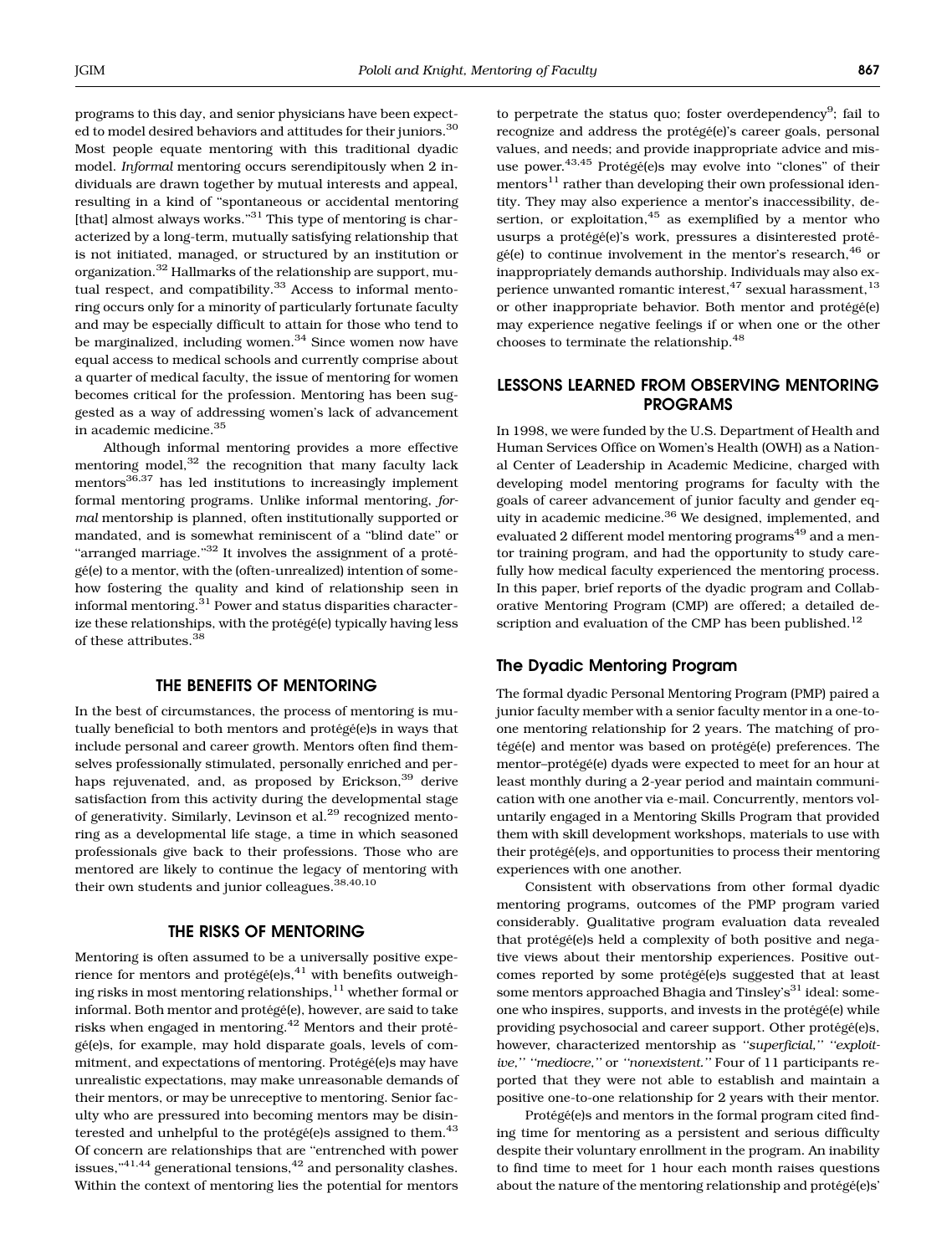continuing uncertainty about its helpfulness and value. As Jackson et al.<sup>13</sup> suggest, effective mentoring requires "a certain chemistry" between those involved. Although some protégé(e)s embraced their mentoring relationships and almost all were able to derive some benefit from the experience, several protégé(e)s acknowledged that their mentoring relationship felt forced and artificial, primarily as a consequence of, in the words

of one protégé(e), "taking 2 people and sticking them together."

#### Collaborative Monitoring Program

The CMP<sup>12</sup> provided a facilitated group peer mentoring experience and skill development for junior faculty over an 8 month period. Beginning with an intensive 3-day session, the protégé(e)s continued together for 6 monthly day-long sessions. The program was structured as follows: (1) formulation of an academic development plan, (2) skills development in areas essential for advancement in academic medicine, and (3) a scholarly writing program.50

The group was facilitated by the program director (L. P.), with the involvement of an additional cofacilitator for some of the sessions. The role of the facilitator was to ensure a safe and respectful learning environment, foster peer collaboration, and redirect the group to draw upon their own experiences and reactions to address each other's needs and concerns. This was in contrast to more traditional mentoring practices where mentors typically share personal solutions or experience and offer advice. In the CMP program, participants came to recognize, value, and ultimately rely upon the wisdom and diverse expertise of their peers. Whereas the PMP was modeled on the familiar dyadic framework of mentoring, the CMP course was modeled on adult learning theory,  $51,52$  theories of adult development,29,39 the concepts of Carl Rogers,<sup>53</sup> Friere's concept of "praxis," $54$  and on theory related to small-group dynamics. $^{55}$ 

CMP evaluation data $^{12}$  highlighted the critical nature of a supportive learning environment. Learning outcomes included the following: (1) identification of their own core values; (2) the identification of short- and long-term career goals based on these core values; (3) the development of close collaborative relationships; (4) skill development; and (5) improved job satisfaction linked in part to their decision to remain in academic medicine. Participants described a sense of empowerment and personal transformation. Program attendance was excellent (89%), in contrast to the insuperable scheduling difficulties reported in the PMP.

#### **PERSPECTIVE**

Given the potential that effective mentoring has for facilitating career and personal success and satisfaction, the inadequate numbers of ''informal'' mentoring opportunities, the difficulties of implementing widespread effective formal mentoring programs, and the drawbacks and unpredictability of formal dyadic mentoring we propose a reconsideration of traditionally held views of mentoring. We seek additional mentoring models for medical faculty that can predictability and effectively meet the needs of diverse faculty groups. Our perspectives on mentoring are based on the research literature and on what we have learned through observing and documenting mentoring outcomes. Although long-term outcomes are not yet available, findings from the projects described here briefly contribute to a reenvisioning of the scope and structure of the mentoring process.

Everyone can benefit from mentoring in important ways, regardless of status, position, or level of expertise. The most beneficial forms of mentoring arise in the context of positive relationships and the creation of trustworthy, nurturing environments that facilitate learning and the open expression of personal concerns. It is within these environments that individuals can engage in identifying and addressing their core values, priorities, and learning needs. Additionally, mentoring may be particularly critical for the success and advancement of those less likely to be included in senior and leadership roles such as women and underrepresented minority faculty members.35 These nontraditional groups may be better served by nontraditional mentoring models.

Designing mentoring programs based on strategies and attributes that are known to facilitate relationship building and personal empowerment, that include structured experiential learning for skill development, and that draw on the richness of groups of individuals working collaboratively has great potential to more reliably and effectively meet the needs of faculty in academic medicine. Formal peer group mentoring reliably supports enhanced relationship development, avoids the misuse of power, compensates for the dearth of appropriately trained and willing senior mentors, and provides process and mentoring training.

We concur with Daloz that the many limitations associated with traditional mentoring are related to a failure of the mentoring dyad to move beyond an initially hierarchical relationship to one that is more egalitarian and complementary.<sup>56</sup> The implied superior knowledge of mentors may be disempowering and restrictive for protégé(e)s, and less satisfying for mentors. The equalization of power in peer mentoring parallels relationships between physicians and patients in patientcentered practice,<sup>57</sup> and between teachers and learners in learner-centered education.<sup>58</sup>

Consistent with Erickson's developmental stage of generativity,<sup>39</sup> a worthy imperative for mentoring often emanates from faculty. Senior-level faculty may have a tendency to discount collaborative group peer mentoring models for junior faculty as these do not reflect their own altruistic motivations to mentor. Ideally, we need a structure that honors the altruism of senior faculty and utilizes the benefits and opportunities that this experienced group can offer. Such a structure could serve in conjunction with collaborative peer group efforts. In addition, the needs of senior faculty are not frequently addressed. In the context of the mentor training program implemented, for example, we found that senior faculty identified their own peer group experience as the most valued outcome of their training in mentoring.

Facilitated peer group mentoring offers significant benefits to participants, including empowerment; an absence of power differential; the involvement of multiple areas of expertise; mutuality; training for mentoring; and the development of personal awareness. We observed the program's positive impact on collegiality and sense of belonging in a medical school, faculty retention, contributions to institutional goals, and the subsequent assumption of leadership roles by faculty participants. Because of the promise that this mentoring process holds, further research and evaluation of group peer mentoring in academic medicine is needed. An expanded vision of mentoring as a collaborative peer group process does not ne-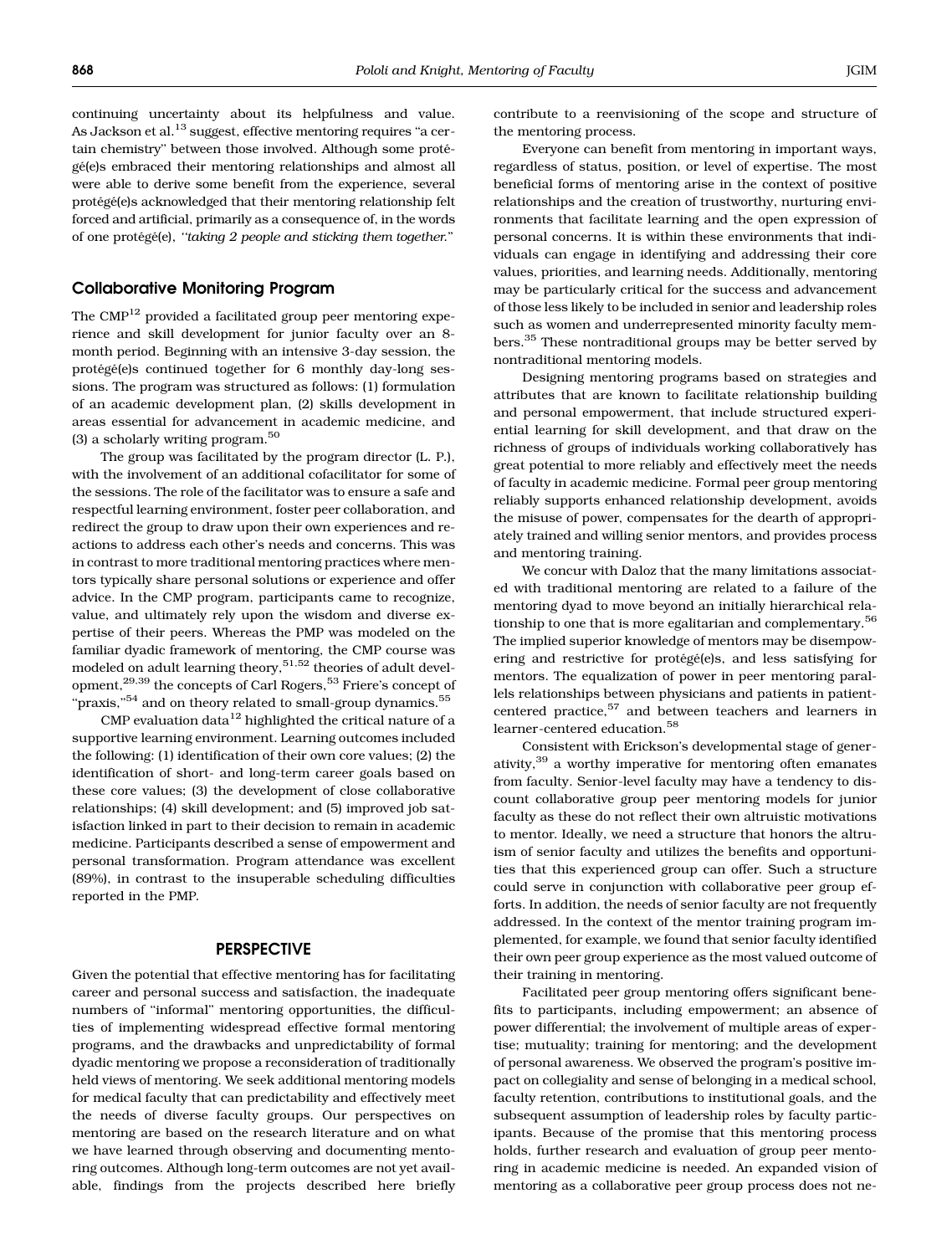gate or diminish the value of informal dyadic mentoring; rather, it adds another dimension to the mentoring process and one that provides an effective, accessible mentoring opportunity for all faculty, as they strive to achieve their professional goals.

Mentoring programs in academia must more effectively address institutional and departmental needs for faculty retention and success; provide for the needs of diverse persons; address the issue of having very few senior faculty, both men and women, to mentor junior faculty; and extend the benefit of mentoring to midlevel and senior faculty members. Effective mentoring programs may be instrumental in addressing not only professional development needs but may also result in reduced burnout and increased physician retention. Such programs serve as a means of promoting physician well-being $21$  and contributing to physicians' ability to fulfill their life dreams.

We thank all the faculty participants who volunteered for our demonstration programs and from whom we have learned so much. We are also grateful to Drs. Saralyn Mark and Wanda Jones of the Office on Women's Health (OWH), U.S. Department of Health and Human Services (DHHS), for their encouragement and strong support of mentoring programs, and to the U.S. DHHS, OWH (contract number: 282980051) for funding us as 1 of the 4 National Centers of Leadership in Academic Medicine, a 3-year project on which our work is based.

#### **REFERENCES**

- 1. Ramanan R, Phillips R, Davis RB, Silen W, Reede J. Mentoring in medicine: keys to satisfaction. Am J Med. 2002;112:336–41.
- 2. Beier SR, Rosenfeld WD, Spitalny KC, Znasky SM, Bontempo AN. The potential role of an adult mentor in influencing high-risk behaviors in adolescents. Arch Pediatric Adolesc Med. 2000;154:327–31.
- 3. Healy CC, Welchert AJ. Mentoring relations: a definition to advance research and practice. Educ Res. 1990;19:17–21.
- 4. Kram KE. Improving the mentoring process. Training Dev J. 1985; 39:40–3.
- 5. Longhurst MF. The mentoring experience. Med Teacher. 1994;16: 53–9.
- 6. Kalet A, Krackov S, Rey M. Mentoring for a new era. Acad Med. 2002;77:1171–2.
- 7. Rabatin JS, Lipkin M, Rubin AS, Schacter A, Nathan M, Kalet A. A year of mentoring in academic medicine. Case report and qualitative analysis of fifteen hours of meetings between a junior and senior faculty member. J Gen Intern Med. 2004;19:569–73.
- 8. Palepu A, Friedman RH, Barnett RC, et al. Junior faculty members' mentoring relationships and their professional development in US medical schools. Acad Med. 1998;73:318–23.
- 9. Stange KC, Heckelman FP. Mentoring needs and family medicine faculty. Fam Med. 1990;22:183–5.
- 10. Morzinski JA, Diehr S, Bower DJ, Simpson DE. A descriptive, crosssectional study of formal mentoring for faculty. Fam Med. 1996;28: 434–8.
- 11. Rogers JC, Holloway RL, Miller SM. Academic mentoring and family medicine's research productivity. Fam Med. 1990;22:186–90.
- 12. Pololi LH, Knight SM, Dennis K, Frankel RM. Helping medical school faculty realize their dreams: an innovative collaborative mentoring program. Acad Med. 2002;77:377–83.
- 13. Jackson VA, Palepu A, Szalacha L, Caswell C, Carr PL, Inui T. "Having the right chemistry: a qualitative study of mentoring in academic medicine. Acad Med. 2003;78:328–34.
- 14. Woods SE, Reid A, Arndt JE, Curtis P, Stritter FT. Collegial networking and faculty vitality. Fam Med. 1997;29:45–9.
- 15. Cadman EC. The academic physician-investigator: a crisis not to be ignored. Ann Intern Med. 1994;120:401–10.
- 16. Illes J, Glover GH, Wexler L, Leung AN, Glazer GM. A model for faculty mentoring in academic radiology. Acad Radiol. 2000;7:959.
- 17. Edwards K. "Short stops": peer support of scholarly activity. Acad Med. 2002;77:9.
- 18. Bligh J. Mentoring: an invisible support network. Med Educ. 1999; 33:2–3.
- 19. **SCOPME** An Enquiry into Mentoring: Supporting Doctors and Dentists at Work. London, UK: Standing Committee on Postgraduate Medical and Dental Education; 1998.
- 20. Kohrs FP, Mainous AG. Retention of family medicine faculty development fellows in academic medicine. Fam Med. 1999;30:23–7.
- 21. Shanafelt TD, Sloan JA, Habermann TM. The well-being of physicians. Am J Med. 2003;114:513–9.
- 22. Deckard GJ, Hicks Ll, Hamory BH. The occurrence and distribution of burnout among infectious disease physicians. J Infect Dis. 1992;165: 224–8.
- 23. Whippen DA, Canellos GP. Burnout syndrome in the practice of oncology: results of a random survey of 1000 oncologists. J Clin Oncol. 1991;9:1916–20.
- 24. Dunnington GL. The art of mentoring. Am J Surg. 1996;171:605–7.
- 25. Setness PA. Mentoring: leaving a legacy of opportunity and responsibility. Postgrad Med. 1996;100:15–22.
- 26. Benjamin JB. Mentoring and the art of medicine. J Trauma. 1998;45: 857–61.
- 27. Nathan DG. Clinical research: perceptions, reality, and proposed solutions. JAMA. 1998;280:1427–31.
- 28. Morzinski JA, Simpson DE, Bower DJ, Diehr S. Faculty development through formal mentoring. Acad Med. 1994;69:267–9.
- 29. Levinson D, Darrow C, Klein E, Levinson M, McKee B. The Seasons of a Man's Life. New York, NY: Knopf; 1978.
- 30. Lagay F. If role models do model roles. Am Med Assoc J Dis. 2002. Available at: http://www.ama-assn.org/ama/pub/category/9145.html. Accessed June 10, 2005.
- 31. Bhagia J, Tinsley JA. The mentoring partnership. Mayo Clin Proc. 2000;75:535–7.
- 32. Ellinger AD. Mentoring in contexts: the workplace and educational institutions. In: Hansman C, Mott V, Ellinger AD, Guy T, eds. Critical Perspectives on Mentoring: Trends and Issues. Eric Info Series No. 388. Ohio, Japan: ERIC Clearinghouse on adult, career, and vocational education, Ohio State University; 2002:39–48.
- 33. Goodwin LD, Stevens EA, Bellamy GT. Mentoring among faculty in schools, colleges, and departments of education. J Teacher Educ. 1998; 49:334–43.
- 34. Mott V. Emerging perspectives on mentoring: fostering adult learning and development. In: Hansman C, Mott V, Ellinger AD, Guy T, eds. Critical Perspectives on Mentoring: Trends and Issues. Eric Info Series No. 388. Ohio, Japan: ERIC Clearinghouse on adult, career, and vocational education, Ohio State University; 2002:15–26.
- 35. Bickel J, Wara D, Atkinson BF, et al. Increasing women's leadership in academic medicine: report of the AAMC Project Implementation Committee. Acad Med. 2002;77:1043–61.
- 36. Mark S, Link H, Morahan P, Pololi L, Reznik V, Tropez-Sims S. Innovative mentoring programs to promote gender equity in academic medicine. Acad Med. 2001;76:39–42.
- 37. US Public Health Service's Office on Women's Health Recommendations for a Successful Mentoring Program. US PHS 1998 RFP 282-98-0034 Attachment A.
- 38. Trunnell EP, Grosshans O, Ransdell L. Introducing a mentoring framework for university faculty. Health Educ Monogr Ser. 2003;20: 6–10.
- 39. Erikson EH. The Life Cycle Completed: A Review. New York, NY: Norton; 1982.
- 40. Vaillant G. Adaptation to Life. New York: Little Brown & Co; 1977.
- 41. Hansman CA. Diversity and power in mentoring relationships. In: Hansman C, Mott V, Ellinger AD, Guy T, eds. Critical Perspectives on Mentoring: Trends and Issues. Eric Info Series No. 388. Ohio, Japan: ERIC Clearinghouse on adult, career, and vocational education, Ohio State University; 2002:39–48.
- 42. Greene MT, Puetzer M. The value of mentoring: a strategic approach to retention and recruitment. J Nurs Care Qual. 2002;17:63–70.
- 43. Hansman CA. Looking forward: implications for practice and suggestions for future research. In: Hansman C, Mott V, Ellinger AD, Guy T, eds. Critical Perspectives on Mentoring: Trends and Issues. Eric Info Series No. 388. Ohio, Japan: ERIC Clearinghouse on adult, career, and vocational education, Ohio State University; 2002:49–52.
- 44. Freeman R. Faculty mentoring programs. Med Educ. 2000;34:507–8.
- 45. Bilinski H. The mentored journal. Nurs Educator. 2002;27:37–41.